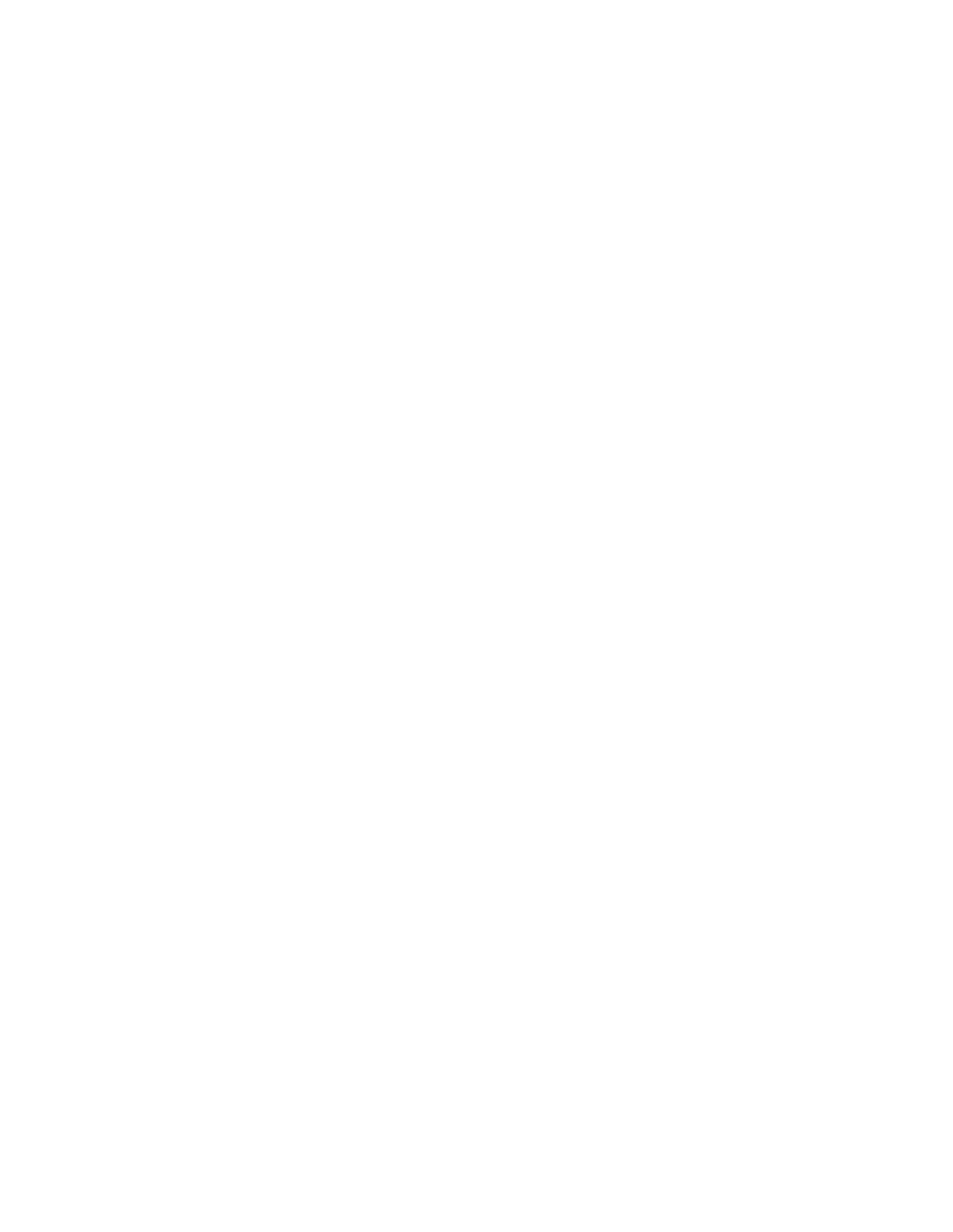# **Part Objective**

The objective of the Part 22 Amendment Rules 2006 is to give effect to recent amendments to the International Regulations for Preventing Collisions at Sea (COLREGS) 1972 as adopted by the International Maritime Organisation (IMO) through Assembly Resolution A.910(22).

The amendments reflect the application of the COLREGS to Wing-in-Ground (WIG) craft. In addition, the amendments give effect to changes to the requirements for light signals and sound intensity and audibility requirements for whistles and bells.

The amendments to the COLREGS came into force internationally on 29 November 2003.

# **Extent of Consultation**

On 29 January 2005, the then Maritime Safety Authority published in each of the daily newspapers in the four main centres of New Zealand a notice inviting comments on the proposed Part 22 Amendment Rules. A notice was also published in the *New Zealand Gazette* on 27 January 2005. The Authority then made its invitation to comment and the draft rules available to the public with electronic and hard copies being sent automatically to interested parties. The draft was also posted on, and available for downloading from, the MSA website. Comments were requested by 24 March 2005.

Seven submissions were received on the Part 22 Amendment Rules. These submissions and any oral comments were considered, and where appropriate, the proposed rules were amended to take account of the comments made.

# **Preliminary**

## **1 Entry into Force**

These amendment rules come into force on 21 September 2006.

# **General**

## **2 Rule 22.2 Definitions**

Rule  $22.2(1)$  is amended by  $-$ 

(a) inserting the following definitions in the appropriate places –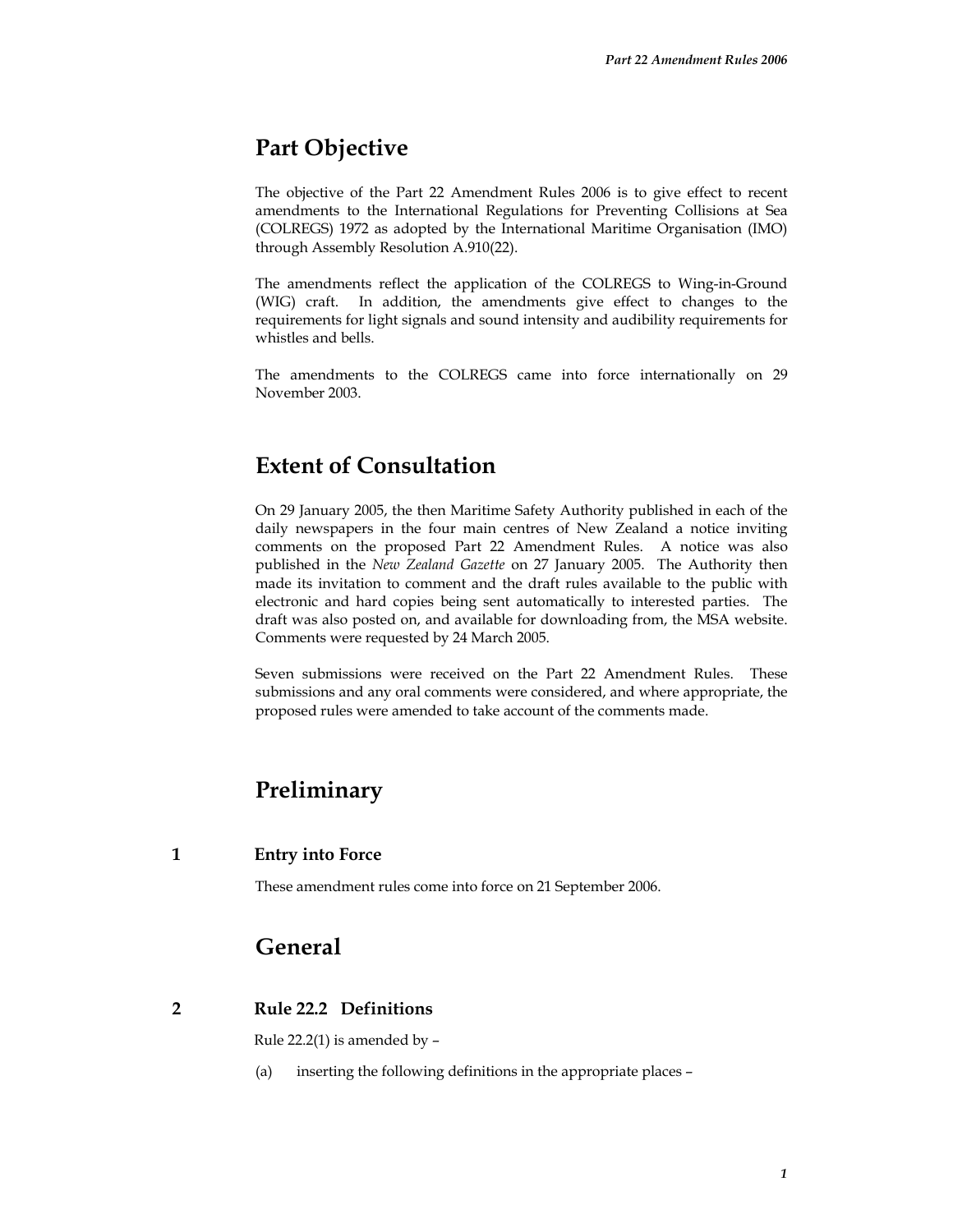' "**Near the surface of the water**", in relation to a WIG craft, means in close proximity to the water such that the craft might come into contact with, or impede the navigation, of other vessels:'

' **"Wing-in-ground craft"** or "**WIG craft"** means a multimodal craft that, in its main operational mode, flies –

- (a) in close proximity to, and without contact with, the water surface;
- (b) by using surface-effect action above the water; and
- (c) supported in the air primarily by an aerodynamic lift generated on the wing(s) or the hull of the ship or their parts.'
- (b) substituting for the definition of "vessel" the following –

**'"Vessel"** means –

- (a) a ship;
- (b) a WIG craft while it is on or near the surface of the water; or
- (c) a seaplane while it is on the surface of the water:'

# **Steering and Sailing**

**3 Rule 22.8 Action to Avoid Collision**

Rule 22.8 is amended by substituting for subrule (1) the following –

"(1) Any action to avoid collision must be taken in accordance with the requirements of this Section and, if the circumstances allow, be positive, made in ample time and with due regard to the observance of good seafaring practice."

#### **4 Rule 22.18 Responsibilities between Vessels**

Rule 22.18 is amended by inserting the following subrules –

- "(6) A WIG craft when taking off, landing or in flight near the surface of the water, must keep well clear, and avoid impeding the navigation, of all other vessels.
- (7) A WIG craft operating on the surface of the water, must comply with the provisions of this Section for a power-driven vessel."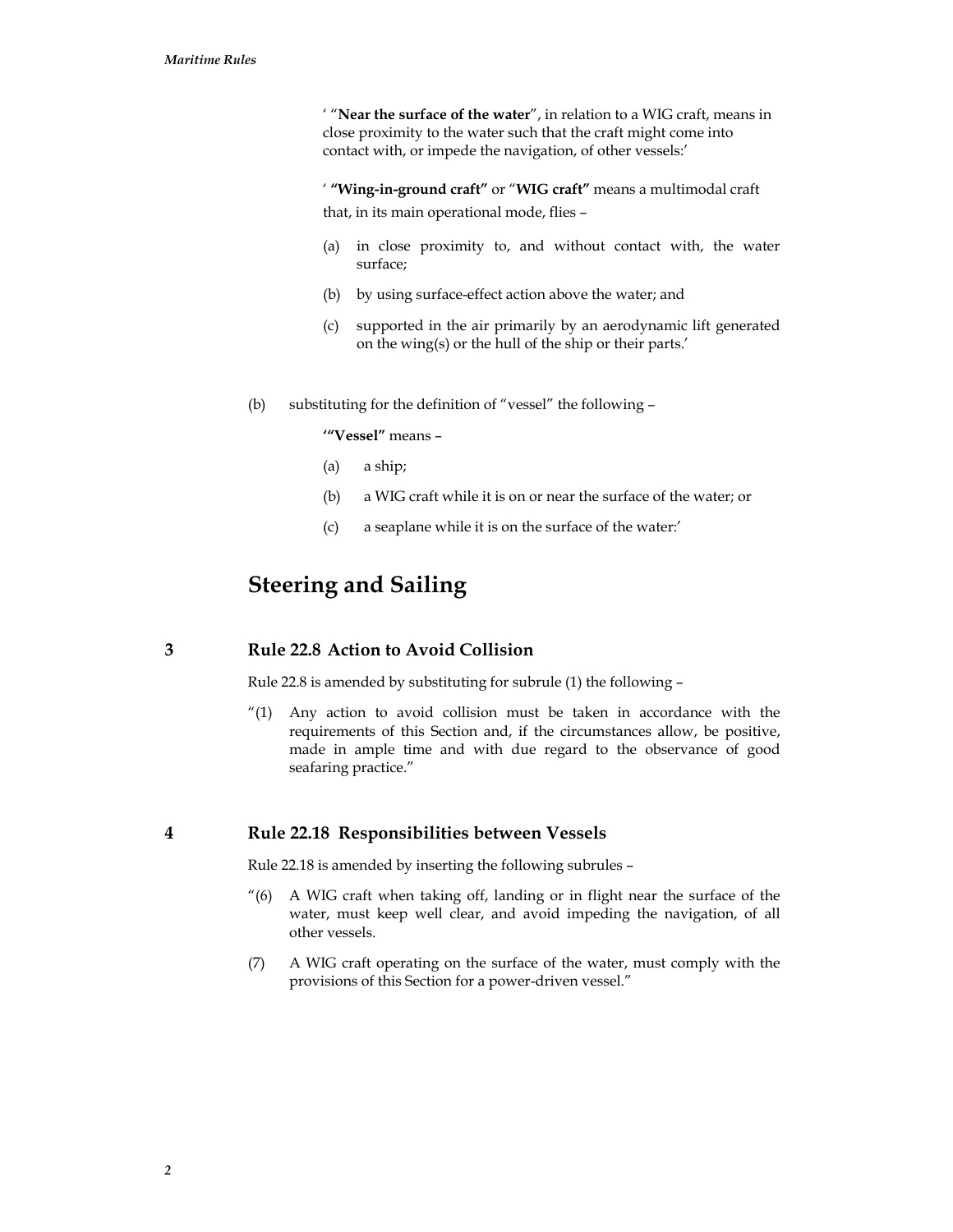# **Lights and Shapes**

## **5 Rule 22.23 Power-Driven Vessels Underway**

Rule 22.23 is amended by inserting the following subrule –

- $''(4)$  In addition to the lights prescribed in rule 22.23(1), a WIG craft must and may only exhibit a high-intensity all-round flashing red light when –
	- (a) taking off;
	- (b) landing; or
	- (c) in flight near the surface of the water."

#### **6 Rule 22.31 Seaplanes**

For rule 22.31 is substituted the following –

#### "**22.31 Seaplanes and WIG Craft**

Except as prescribed in rule 22.23(4), if it is not practicable to exhibit any of the lights or shapes prescribed in this Section, a seaplane or WIG craft may exhibit lights and shapes that are as similar, in characteristics and position, as possible."

# **Sounds and Light Signals**

## **7 Rule 22.33 Equipment for Sound Signals**

Rule 22.33 is amended by substituting for subrule (1) the following –

- "(1) Every vessel of  $-$ 
	- (a) 12 metres or more but less than 20 metres in length must be provided with a whistle;
	- (b) 20 metres or more but less than 100 metres in length must be provided with a whistle and a bell; and
	- (c) 100 metres or more in length must be provided with a whistle, a bell and a gong."

#### **8 Rule 22.35 Sound Signals in Restricted Visibility**

For rule  $22.35(g)$  is substituted the following  $-$ 

"(g) a vessel of  $-$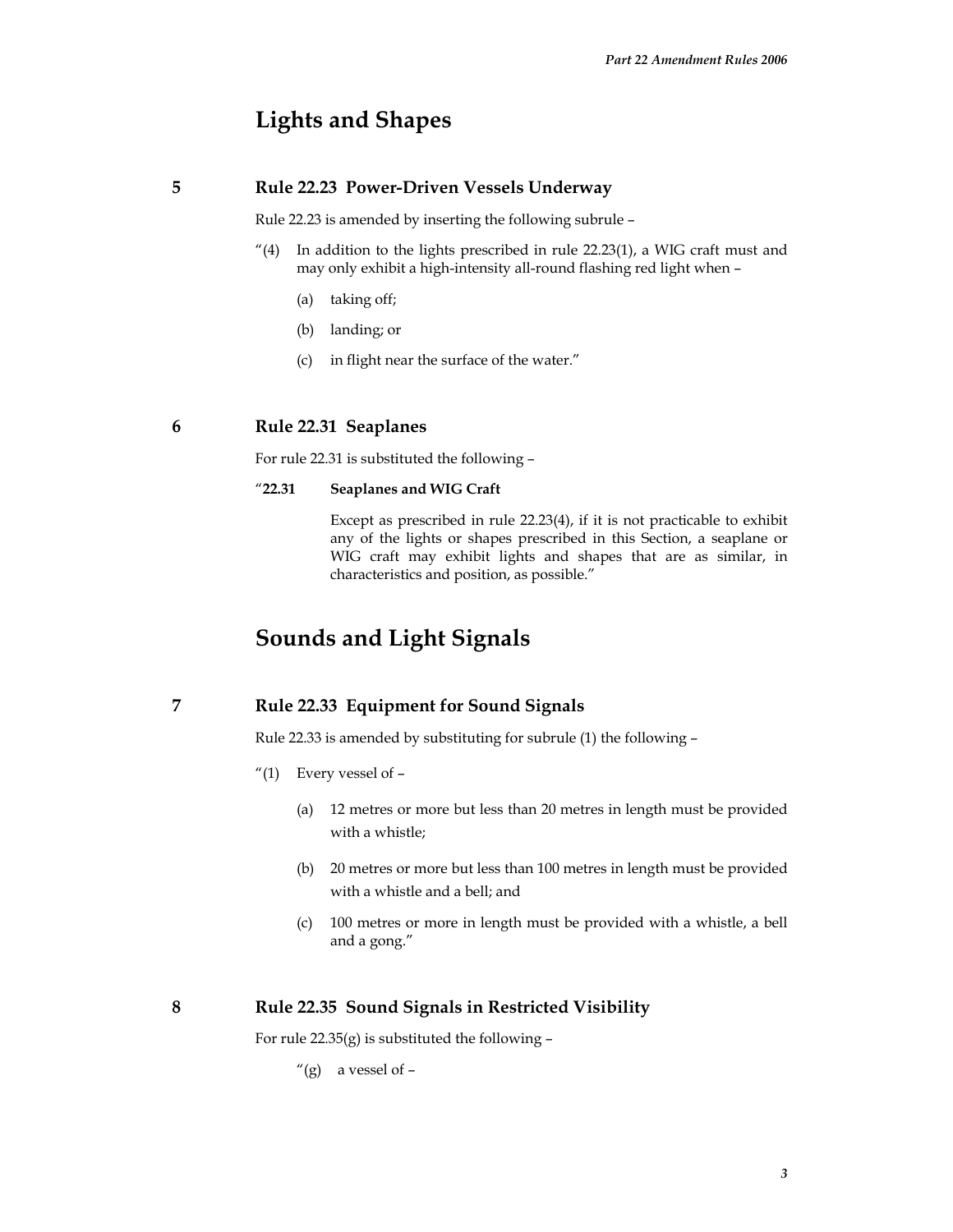- (i) less than 12 metres in length is not obliged to give any of the signals prescribed in this rule;
- (ii) 12 metres or more in length but less than 20 metres is not obliged to give any of the bell signals prescribed in paragraphs (e) and (f) of this rule,

but if the vessel does not give any such signal, it must make some other efficient sound signal at intervals of not more than 2 minutes."

# **Appendix 1 Positioning and Technical Details of Lights and Shapes**

## **9 High Speed Vessel**

Appendix 1 is amended by substituting for clause 13 the following –

#### "**13 High Speed Vessel**

- (1) The masthead light of a high speed vessel may be placed at a height lower than that prescribed in Appendix 1.2(1)(a) if the base angle of the isosceles triangle formed by the sidelights and masthead light, when seen in end elevation, is not less than 27 degrees.
- (2) In the case of a high speed vessel of 50 metres or more in length, the vertical separation between the foremast and mainmast lights, required by Appendix 1.2(1)(b), may be modified if that distance is not less than the value determined by the following formula:

$$
y = \frac{(a+17\psi)C}{1000} + 2
$$

where:

- **y** is the height of the mainmast light above the foremast light in metres;
- **a** is the height of the foremast light above the water surface in service condition in metres;
- $\psi$  is the trim in service condition in degrees; and
- **C** is the horizontal separation of masthead lights in metres."

# **Appendix 3 Technical Details of Sound Signal Appliances**

#### **10 Whistles**

Clause 1 of Appendix 3 is amended by –

(a) substituting for subclause (1) the following –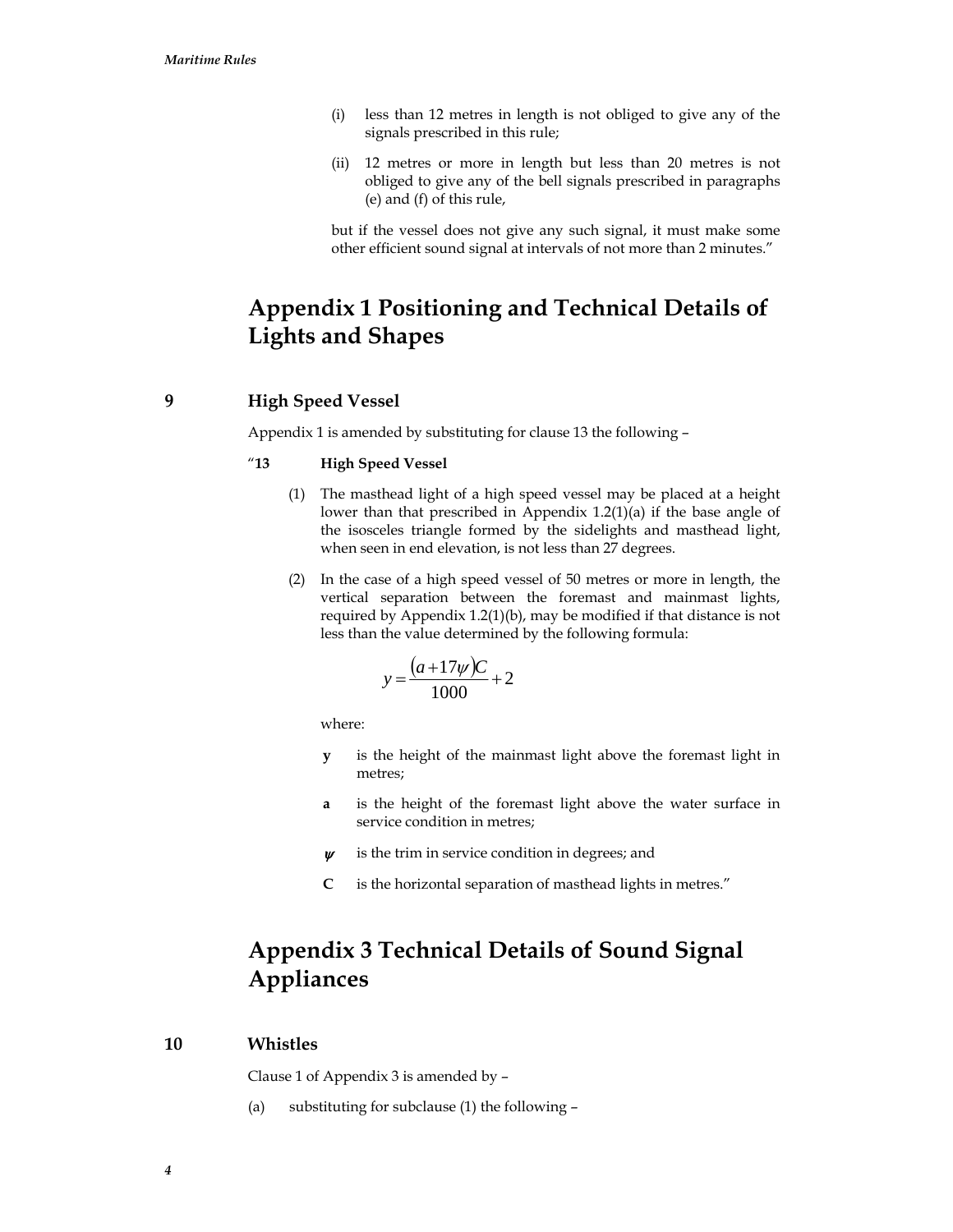- "(1) Frequencies and range of audibility
	- (a) The fundamental frequency of the signal must lie within the range 70-700Hz;
	- (b) The range of audibility of the signal from a whistle must be determined by those frequencies, which may include the fundamental and/or one or more higher frequencies, that provide the sound pressure levels specified in Appendix 3.1(3), and that lie within the range –
		- (i) 180-700 Hz  $(\pm 1\%)$ , for a vessel of 20 metres or more in length; or
		- (ii) 180-2100 Hz  $(\pm 1\%)$ , for a vessel of less than 20 metres in length."
- (b) substituting for subclause (3) the following subclause and table
	- "(3) Sound signal intensity and range of audibility

A whistle fitted in a vessel must provide, in the direction of maximum intensity of the whistle and at a distance of 1 metre from it, a sound pressure level in at least one 1/3-octave band –

- (a) within the range of frequencies
	- (i) 180-700 Hz  $(\pm 1\%)$ , for a vessel of 20 metres or more in length; or
	- (ii) 180-2100 Hz  $(\pm 1\%)$ , for a vessel of less than 20 metres in length;
- (b) of not less than the appropriate figure given in the table below –

| Length of vessel in<br>metres   | 1/3-octave band level at<br>1 metre in dB referred to<br>$2 \times 10^{-5}$ N/m <sup>2</sup> | Audibility ranget<br>in nautical miles |
|---------------------------------|----------------------------------------------------------------------------------------------|----------------------------------------|
| 200 or more                     | 143                                                                                          | 2.0                                    |
| 75 or more but less<br>than 200 | 138                                                                                          | 1.5                                    |
| 20 or more but less<br>than 75  | 130                                                                                          | 1.0                                    |
| Less than 20                    | $120^*$                                                                                      | 0.5                                    |
|                                 | $115^{+}$                                                                                    |                                        |
|                                 | $111^{\nabla}$                                                                               |                                        |

<sup>†</sup> The range of audibility in the table is for information only. It is approximately the range at which a whistle may be heard on its forward axis, with 90% probability in conditions of still air, on board a vessel having average background noise level at the listening posts (taken to be 68 dB in the octave band centred on 250 Hz and 63 dB in the octave band centred on 500 Hz).

l

In practice, the range at which a whistle may be heard is extremely variable and depends critically on weather conditions. The values given can be regarded as typical, but under conditions of strong wind or high ambient noise level at the listening post, the range may be much reduced.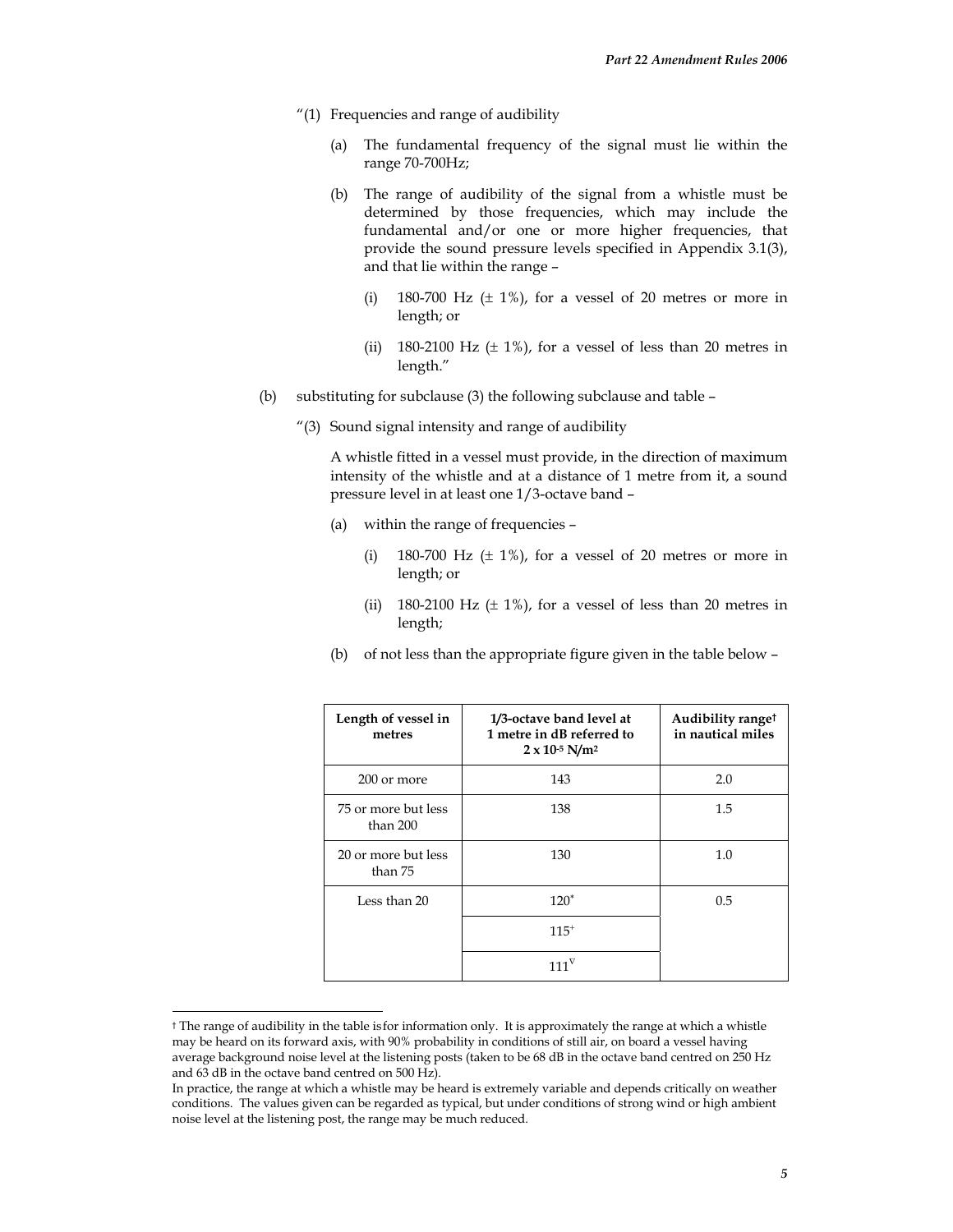- ∗
- <sup>\*</sup> if the measured frequencies lie within the range 180-450 Hz;<br><sup>+</sup> if the measured frequencies lie within the range 450-800Hz;
- $\nabla$  if the measured frequencies lie within the range 800-2100Hz."

# **11 Bell or Gong**

Clause 2 of Appendix 3 is amended by substituting for subclause (2)(b) the following –

"(b) the diameter of the mouth of the bell must not be less than 300 millimetres for vessels of 20 metres or more in length."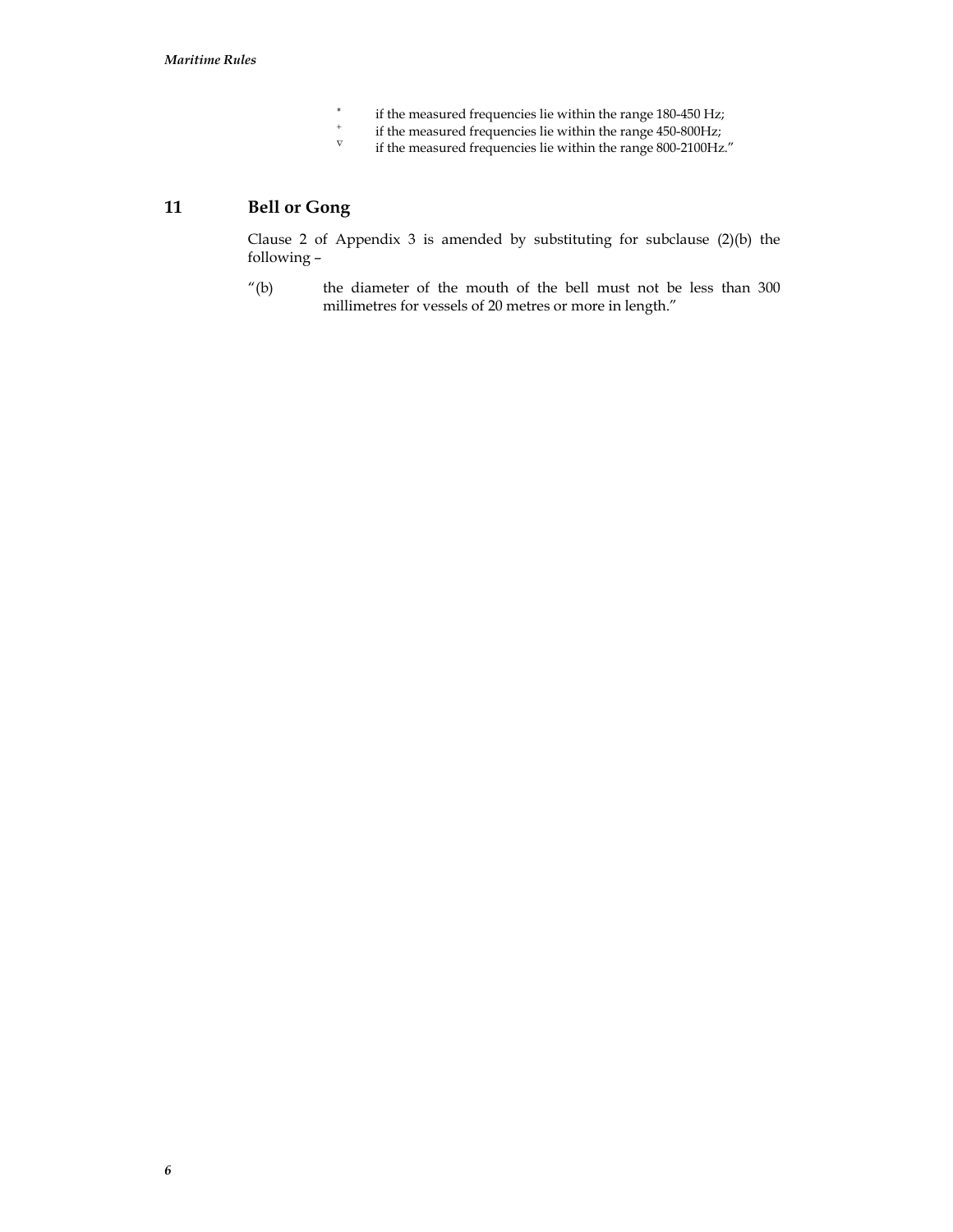## **Maritime Rules**

#### **Part 22 Amendment Rules**

#### **CONSULTATION DETAILS**

*(This text does not form part of the rules contained in the Part 22 Amendment Rules. It provides details of the consultation undertaken in making the rules.)* 

#### **Summary of Consultation**

An invitation to comment on the draft Part 22 Amendment Rules was issued on 27 January 2005 with a closing date for submissions of 24 March 2005.

As a result of the formal consultation process, one Regional Council – Northland Regional Council, three organisations – New Zealand Maritime School, New Zealand Shipping Federation and New Zealand Marine Transport Association – and three individuals – Mr K Simon, Mr J F Smallridge, and Mr I Butchart – made written submissions.

#### **Rule 22 – General Comments**

**Northland Regional Council** fully supported the proposed amendments, which, they noted, are mainly technical in nature.

The **New Zealand Maritime School** expressed some concern at the delay between the entry into force of the amendments to the International Collision Regulations and the implementation of those changes in these amendment rules. The school suggested that if New Zealand must have its own version of the COLREGS, it is essential that –

- at all times, the New Zealand version have precisely the same effect as the international rules; and
- in the future, the implementation process ensures a more acceptable amendment timeline.

*Maritime NZ Comments: Maritime NZ recognises that there has been considerable delay in implementing these amendments to the COLREGS. However, in this particular case, the amendments are concerned mainly with WIG craft, which are still very much in their infancy in New Zealand, and do not significantly affect New Zealand. As a result, Maritime NZ has concentrated on other work items that have much greater impact on the New Zealand maritime industry and New Zealand as a*  whole. Although this does not excuse the length of time elapsed to implement the changes to the *COLREGS, it does go some way to explaining the delay in implementing these particular amendments. Maritime NZ is pursuing various options to ensure amendments to international maritime conventions are implemented in a more timely manner.* 

The **New Zealand Maritime School** believes it is timely to adopt the International Collision Regulations into New Zealand law and withdraw the "uniquely worded" New Zealand version. The New Zealand Maritime School notes that other maritime rules incorporate current versions of IMO instruments by reference rather than by repeating the texts of the instruments. The school could not envisage a situation when New Zealand would wish to pursue collision regulations that are technically different than the international version. In the school's experience, the differences in wording have, in many instances, caused confusion for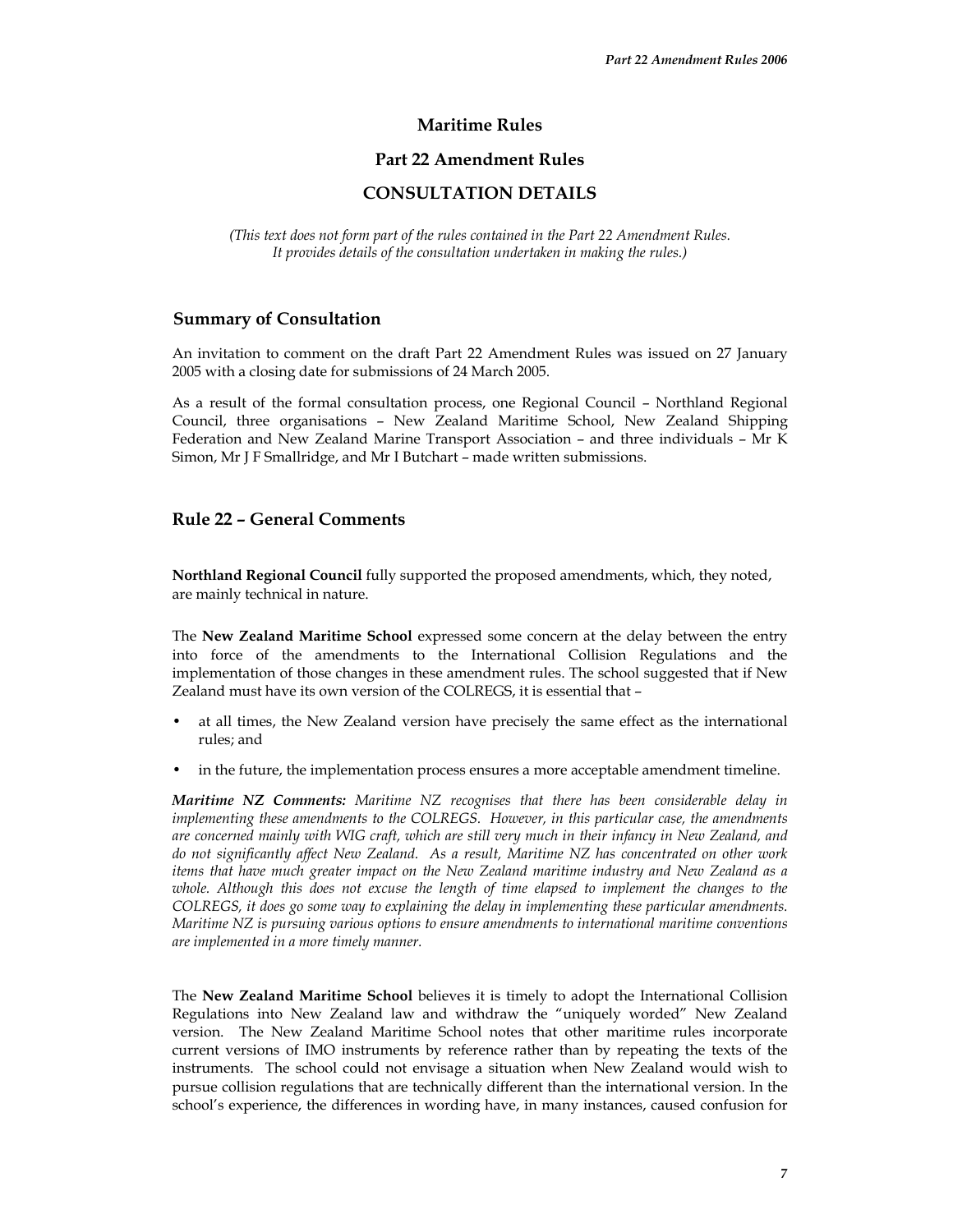students comparing the international rules, used in most textbooks, websites and computer based training applications, with the existing Part 22.

*Maritime NZ Comments: Maritime NZ has applied for funding in the 2005/06 financial year to consider the option of implementing the International Collision Regulations by reference rather than by giving indirect effect to the Convention through substantive provisions. In its review, Maritime NZ will take into consideration all the concerns raised by the New Zealand Maritime School.* 

## **Rule 22.23 – Power Driven Vessels Underway**

**Mr J F Smallridge** questioned whether the lights required to be exhibited by a WIG craft when in flight, taking off or landing is suitably distinct from the lights required of other vessels. Mr. Smallridge argued that a surface craft, such as a small motor launch, may not see the flashing light of a WIG craft at sea level when the WIG craft is in flight, taking off or landing. Mr. Smallridge submitted that an elevated all round light might only be visible from a distance and a small vessel may not see it at close distance or may confuse the WIG craft with a seaplane.

*Maritime NZ Comments: The requirement for WIG craft to exhibit a high-intensity all-round flashing red light mirrors the requirements of the International Collision Regulations, ensuring that Part 22 is consistent with international standards for WIG crafts. The light is required to be placed so as to provide an unbroken arc of light of 360 degrees over the horizon. This would ensure that the visibility of the light, to vessels at all ranges, is maximised.* 

## **Rule 22.31 – Seaplanes and WIG Craft**

The **Marine Transport Association** argued that, due to the very special nature of operation, the requirement in draft rule 22.23(4) for a WIG craft to exhibit a high-intensity all-round flashing red light should not be relaxed in draft rule 22.31. The proposed rule 22.31 would have allowed a similar light to be exhibited if a high-intensity all-round flashing red light was "not practicable."

*Maritime NZ Comments: Maritime NZ agrees that a WIG craft must be required to exhibit a high intensity all round flashing red light due to its very special nature of operation. The proposed rule 22.31 has been amended accordingly. As a result, a WIG craft would need an exemption to exhibit a light other than a high-intensity all-round flashing red light.* 

## **Rule 22.33 – Equipment for Sound Signals**

The **Marine Transport Association** suggested that rule 22.33(1) could be clearer if each requirement was itemised according to vessel length, that rule 22.33(1) should have three paragraphs covering sound signal requirements for vessels over 12 metres, over 20 metres and over 100 metres.

*Maritime NZ Comments: Maritime NZ accepts the Association's suggestion and the proposed draft has been amended accordingly.* 

**Mr Smallridge** asked if WIG craft are required to carry the same sound and fog signals as conventional vessels.

*Maritime NZ Comments: A WIG craft is considered to be a 'vessel' for the purposes of Part 22 while it is on or near the surface of the water and is, therefore, required to provide sound signals in restricted visibility (e.g. fog) as required by rules 22.33, 22.35, and other applicable rules in Part 22.* 

**Mr Butchart** questioned the need to carry a bell for use as a sound signal as he has never used, nor had reason to use, a bell in his commercial career.